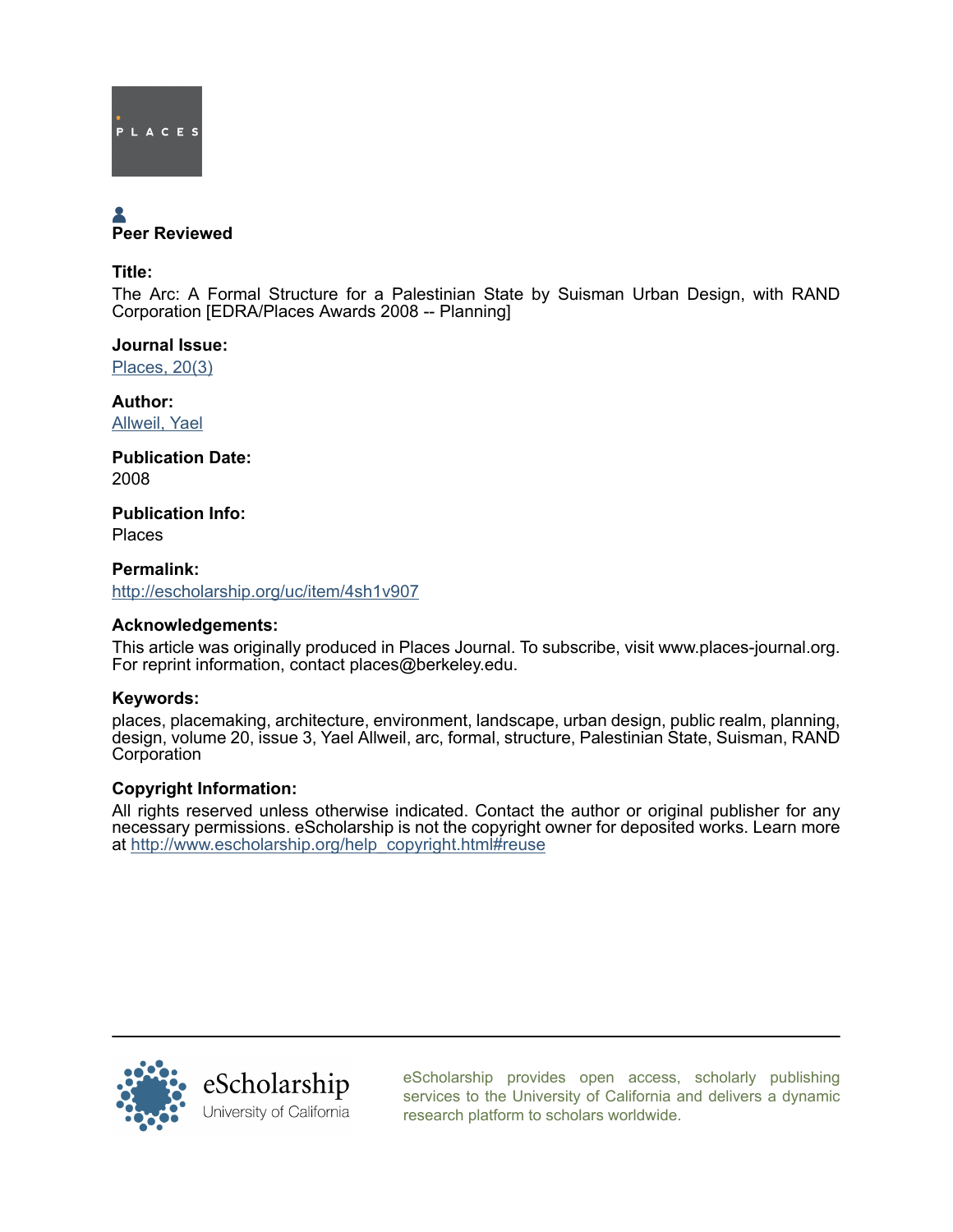# **The Arc: A Formal Structure for a Palestinian State**

# **Suisman Urban Design, with RAND Corporation**



Given peace with Israel, can a Palestinian state be viable and sustainable? What kind of infrastructure will it need? How can it accommodate waves of returning refugees and its own internally expanding population? Can such a state overcome bifurcation between two territories, the West Bank and Gaza? Can its new urban areas be integrated into the natural ecology of the Middle East? These are just some of the questions addressed by the Arc, a national plan for a future Palestinian state.

The work of Suisman Urban Design of Santa Monica, California, for the RAND (Research And Development) Corporation, the Arc was hailed by the jury as a bold, visionary exercise; unlike many other submissions to the competition, it used the discipline of planning to "move the bar." Through research and design, the RAND-Suisman team mapped obstacles to a stable and prosperous Palestinian state, such as the lack of transportation and utility infrastructure, the prospect of a sudden increase in population, the geographic disconnectedness of Gaza from the West Bank, and the absence of sustainable new urban forms within a tightly constrained territory.

**Above:** Comparison of Palestine to other small nations in terms of land area.

**Opposite left:** Comparison in terms of population (top); in terms of population density (bottom).

**Opposite right:** National boundaries based on the 1967 Green Line bifurcate the country between Gaza and the West Bank.

Since its release, in 2005, the plan has received overwhelming praise, in positive reviews from more than two hundred media outlets worldwide. But it was the vision that struck the jury most. Its strength was precisely its ability to regard Palestine not as a political problem, but as a planning and design problem. Even if resolution of the Arab-Israeli conflict may be years away, it places the needs of a future Palestine at the center of discussion, and by addressing them with objective professionalism, the Arc has created a tangible object of hope.

#### **Rethinking the Problems of Palestine**

The story of the Arc began in 2000, when RAND received a private gift of \$1 million to study the viability of a Palestinian state the "day after" independence. The donor, David Richards, had an interest in American foreign policy and in using the provision of health services as a tool to promote peace, said Ross Anthony, leader of the RAND International Health unit in an interview.

"Richards was shocked to find that while much effort was being given to establishing peace, no one had ever asked what could make an independent Palestinian state successful once peace was reached. His position was that if you don't have a plan you are doomed to failure—like what happened in Iraq."

The year 2000 was an inauspicious one in which to begin such work. With the outbreak of the second Pales-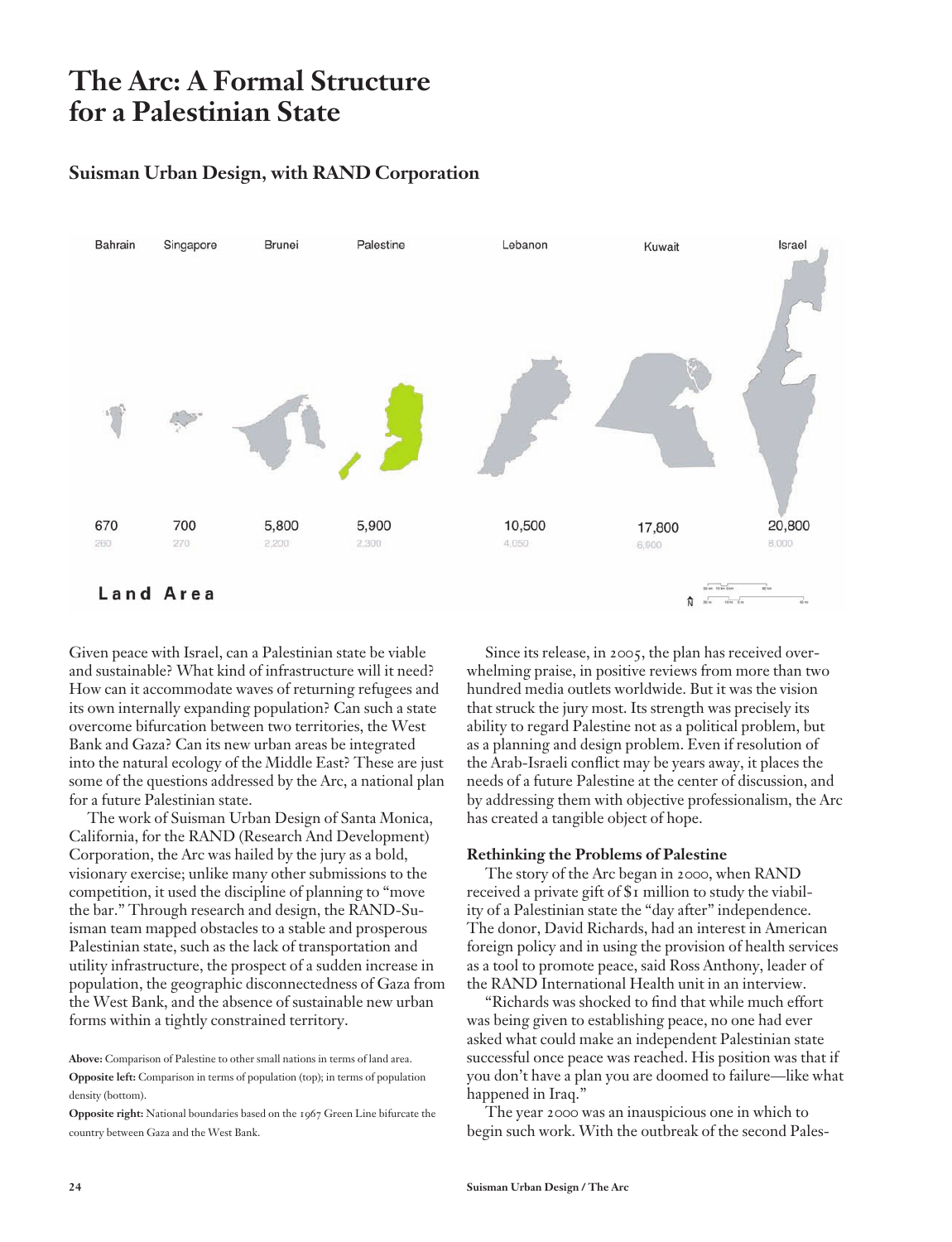

tinian Intifada, a Palestinian state seemed far away.

"It was a bad time for optimists," said Anthony. "But RAND's agenda focuses on the conduct of foreign policy via issues of health, education, and justice." His research team began work in RAND's traditional areas: justice, security, education, health, demographics, and resources. Because this work is apolitical and fact-oriented, he was not discouraged by the deteriorating situation.

When RAND's initial report on Palestine was published, in 2005, it concluded that a state was indeed viable. However, it would face serious – and concrete – problems. One was the prospect of a massive increase of population, estimated at an additional three million people by 2020.

Coincidentally, RAND had been approached by a second donor, who proposed a study of how Palestine might withstand a massive return of refugees. The donor, Guilford Glazer, was concerned with how it might be possible to produce low-cost housing quickly, and he speculated about the need for a new city to support three million people.

The donor's brief assumed population growth would result from large numbers of returnees. But RAND's own research predicted the returnee population would not likely exceed 600,000. On the other hand, it estimated that natural population growth, based on current birth rates, would add nearly two and a half million people to Palestine by 2020.

Israel

Gaza

Once population growth had been identified as a key challenge for a future state, it became clear that a study of housing and urban development—along with corresponding issues of land availability, geographic terrain, and building traditions—was needed.

"RAND's expertise is in infrastructure, security, demographics, health," said Anthony. "While we have over 1,500 employees, we didn't have any planners." That was when Suisman's firm became involved.

The firm was first approached on a short-term consultancy. As Suisman explains: "The connection between us and RAND was made through a friend, Ann Kerr, who has a personal connection to the Middle East. Her husband was Malcolm Kerr, former head of the American University in Beirut, who was assassinated by Hezbollah."

"In the selection process we were asked to give RAND

Jordan

West Bank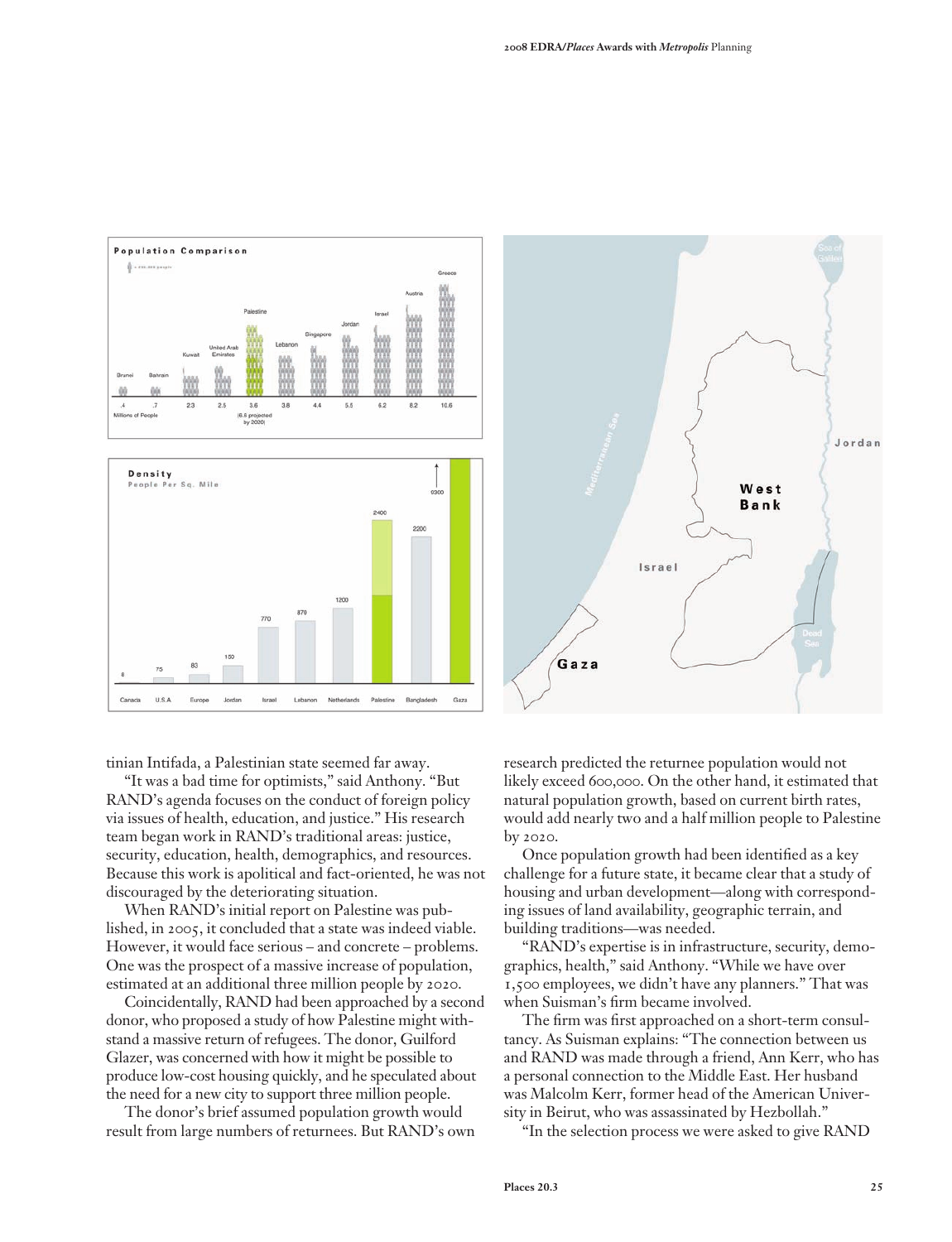

limited help. We had a six-week window to come up with a preliminary presentation on the housing question so that Guilford Glazer would agree to give the money. Our contract was to help by looking at housing types and density."

What started as a density study developed into a broader set of planning recommendations for growth, culminating in a conceptual vision for an entire state.

#### **A System of Connectivity**

When the firm began work, neither Suisman nor anyone else on the planning team had specialized knowledge of the area—or had even visited it.

 "We had no familiarity with the region and its politics. And coming from California, we were reluctant to presume a vision," Suisman explained.

"Before embarking on the project I was sure there would be half a dozen visions for a state out there—already proposed—that we could learn from. I was surprised to discover that Palestine never had a national plan—made by Palestinians, Israelis, or any international or nonprofit organization."

The team also started with lots of numbers, but little geographic data. This meant its members' educating themselves on the region's complex terrain, political boundaries, and natural conditions.

Another early task was to look objectively at existing cities. It involved researching the topography, patterns of population dispersal, how these related to the adjacency of Israel and Jordan, and at characteristic densities and housing typologies. A further important step was to research urban densities in arid regions, from Phoenix to Cairo.

"The common belief is that all Palestinians want a house with a garden," said Suisman. "In fact, the majority live in multistory housing."

This consideration led to establishing an acceptable

#### **Sample Juror Comments—The Arc**

**Fritz Steiner:** [In planning] my favorites are the three that got the top votes. The Arc is just amazing stuff. **Dennis Frenchman:** In the genre of finding and making new form it's very hard to compete with this. Because what's been done here is to discover a form in a whole territory—a nation, I'd say—which probably wasn't understood before.

**Susan Szenasy:** A very contested place. **Dennis Frenchman:** To give that degree of clarity is really a major contribution.

**Fritz Steiner:** In a way it is a little bit like *America Town* in the sense of just an architect, a designer, a landscape designer taking on a contemporary issue, and really taking off. But she or he is really doing it more visually, graphically, than literarilly.

**Dennis Frenchman:** Yes, you're right. **Fritz Steiner:** What you feel about both of them is

urgency. These are relevant.

**Jane Weinzapfel:** You can carry these [referring to images from The Arc plan] in your mind and see many layers of change.

**Dennis Frenchman:** And they tie in all kinds of development—water, transportation, energy, telecommunications, open space—all into a simple framework, so it is all adding up to something, where when you go there you don't feel any organization exists. So I think it is very, very powerful.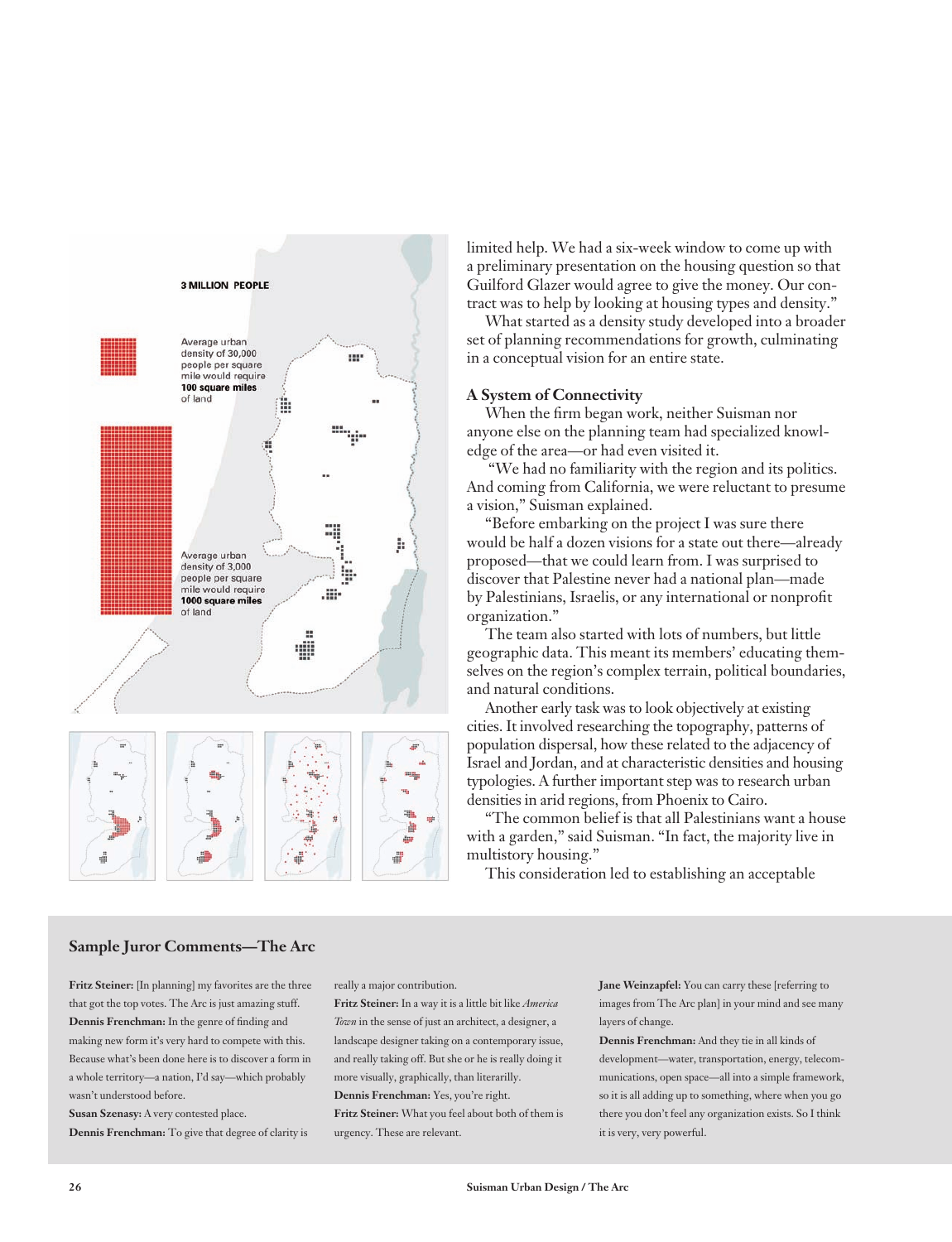

figure of thirty thousand people per square mile of built area. This number was then applied to an expected population increase of three million by 2020. This calculation produced a "demand" for one hundred square miles of new urban territory.

"There is enough available land for that," Suisman said. "And this was encouraging. But if there is sprawl, the West Bank will be overrun. We were worried about the precedent of suburban growth in Ramalla after the Oslo accords. This was a warning sign. We were concerned about auto ownership and pressure on the complicated road system."

As Suisman's team became more familiar with the terrain and the planning problems, it also began to understand how the 1967 "green line" border between Israel and the West Bank (assumed to be the new nation's border) forces north-south connections rather than east-west ones. Topo-

graphical investigations also led the team to conclude that planning for growth would be more likely to succeed if it were based on multiple centers rather than Glazer's initial query about a new megacity. The defining idea, however,

**Opposite top:** Urban settlement density will be key to accommodating a projected increase of three million new residents.

**Opposite below:** A variety of distribution patterns were studied.

**Above left:** Approximate travel time between stops on a new high-speed interurban rail system.

**Above center:** The arc corridor and the location of existing cities in Palestine. In addition to the main infrastructure connection between Gaza and the West Bank the plan imagines road connections between Gaza and Hebron and Ramalla.

**Above right:** Patterns of linear urban growth connecting older historic cores (dark dots) to new urbanized areas (white dots).

**Jane Weinzapfel:** This has been awarded a lot. **Fritz Steiner:** I think for good reason. I have read about it before, but never looked at it.

**Dennis Frenchman:** I have heard about it before, but it's just very good.

**Fritz Steiner:** If you look at some of the other planning projects, the approach gets so dense, and the message is so obscure. But this one, it is boom, boom, boom. This is what you want to do, and you get it. With The Arc, I think you have nation-building through design and culture. Wow!

**Susan Szenasy:** I think it is an amazingly thoughtful project.

**Jane Weinzapfel:** It's beautiful….

**Susan Szenasy:** It's every level. It figures out how to create connections and massing.

**Dennis Frenchman:** It shows the importance of place. Even in making a whole society. How can you deny that? The idea of the movement toward place…. **Jane Weinzapfel:** An idea of place. Victimhood,

contestation…all the other ideas that are attached to Palestine. The idea of a place for the future is such a gift.

**Fritz Steiner:** And so positive. And it hits everything. It pulls it all together in a stunning sort of way. And it is also convincing that it fits the ecology of that region. **Jane Weinzapfel:** Infrastructure in which to grow. And then you can begin to develop in a reasonable way. **Dennis Frenchman:** And the symbolism of a crescent. It's all there.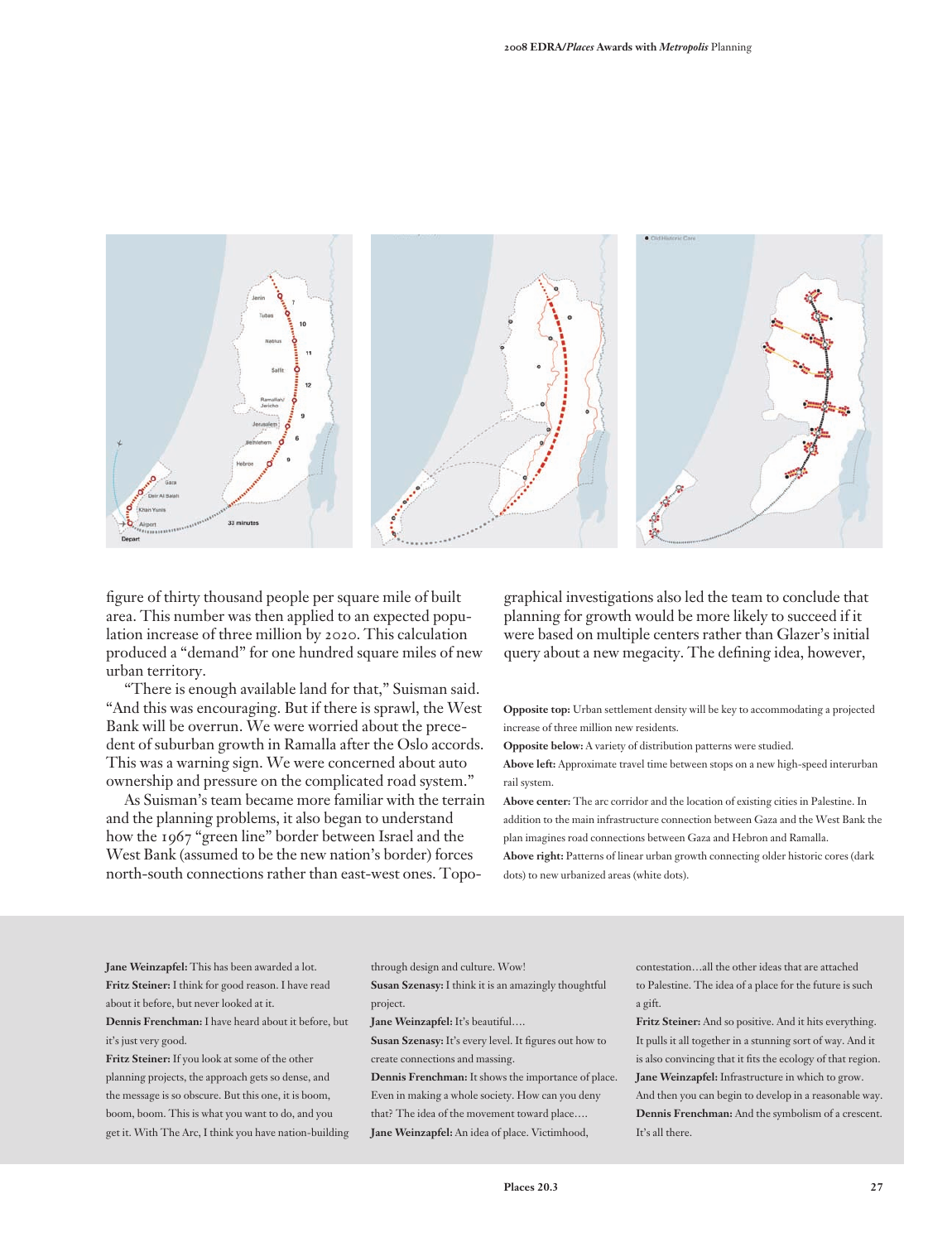became an infrastructural corridor that would follow the watershed boundary along the major dividing ridge in the West Bank, and link by means of a long curve through the Israeli desert to existing population centers in Gaza, where the state's sea- and airports would be built.

To downplay the role of private automobiles, the principal feature of the corridor would be a high-speed train. But the corridor would also include a national infrastructure for water, electricity, communications, and other needs. This scheme came to be termed "the Arc" for its distinct shape.

As ideas about the infrastructural spine were refined, they began to suggest the elements of a national housing and urban development plan. One important decision was to plan for new rail hubs outside existing cities, establishing a series of bi-polar urban areas (where one pole would be the existing city and the other the rail station). Laying the rapid-rail system east of existing, congested cities in the West Bank would also draw growth toward the new national infrastructure, allowing older cities to expand gracefully and retain their historic character.

The difficulty of inserting rail lines into dense, existing cities suggested the use of rapid bus connections along new transit boulevards in the urban areas themselves. "The boulevards enabled us to take the one-hundred-mile square we needed for new housing and arrange it along those lines. This is our most important drawing," he said. "It is about tying people to a national system of housing and transportation."

As Suisman notes, such a system is all about connectivity and movement, in stark contrast to years of occupation, internal conflict, segregation and isolation.

#### **A Vision for Palestine**

As its work progressed, the Suisman team came to view the ongoing strife and stalled peace talks as an opportunity to plan ahead and lay out infrastructure for transportation and housing *before* the growth expected following a peace accord.

But because of that political uncertainty, the Arc is not an inflexible plan. It is rather a scheme to stimulate creative thinking and form a "mental map" of how a Palestinian state might one day work. This means it offers both carefully detailed solutions, like the linear pattern of growth and densification, and deliberately vague approaches to issues like

borders and overlapping sovereignty, where the infrastructure corridor cuts across Israeli territory. It also completely ignores such painful issues as the Israeli security wall.

"The Arc is a conceptual plan," said Suisman. "The form, far more than a formal structure, is the idea of spine and branches. We did want a strong shape: our model was the finger plan [that has served as a mental for the development] of Copenhagen. We wanted something clear and strong that could be sustained by several regimes in Palestine, that could last for decades." But, while simplicity of shape is important, the concept of linkage between settlements and between the West Bank and Gaza is the most critical aspect, Suisman said. The shape can be changed or modified.

"The plan we proposed," said Suisman, "is interested only in what we see as good planning. In the beginning there was suspicion about our agenda. Some Palestinians were interested in forming civilian settlements along the borders as way to secure territory. We told them that if they wanted to do this, it's possible. But when the population is housed for a military and strategic purpose, it does not reflect good planning. They ended up accepting our position."<sup>1</sup>

But Suisman's team was also looking for something more than memorable simplicity. "We were looking for something to *inspire* people, not only a technical solution." This element has since proved important in presentations to groups of Palestinian Americans and others who may initially be skeptical of the fact that Suisman himself is Jewish and American.

"What inspires people when I give the presentation are images that tell a story and make people believe a state is possible. The shape makes it easy to grasp and remember. Palestine can succeed, and it could look like this. We were the first ones to tell this story."

#### **Ideas Have Power**

The RAND-Suisman team has now presented the Arc to Palestinian officials at several levels—including the prime minister—and to Israeli officials. "The Israeli response has ranged from skeptical to cynical, but was not hostile. The Palestinians are keenly interested," said Suisman.

"What holds this project from realization is that the Palestinian government is fractured. They were unable to take a strong stand and say 'this is our national vision.' If they did, the Israelis would at least buy into the idea, and the international community—the political and donor community—would back it up."

"We didn't expect to get the reception we did," Suisman said. "RAND generally releases professional reports and goes away. This report is already three years old and is still

**Opposite:** Projected patterns of growth in the Nablus area of the West Bank, showing how the old town, at the top, would extend to meet and link to a new national infrastructure.